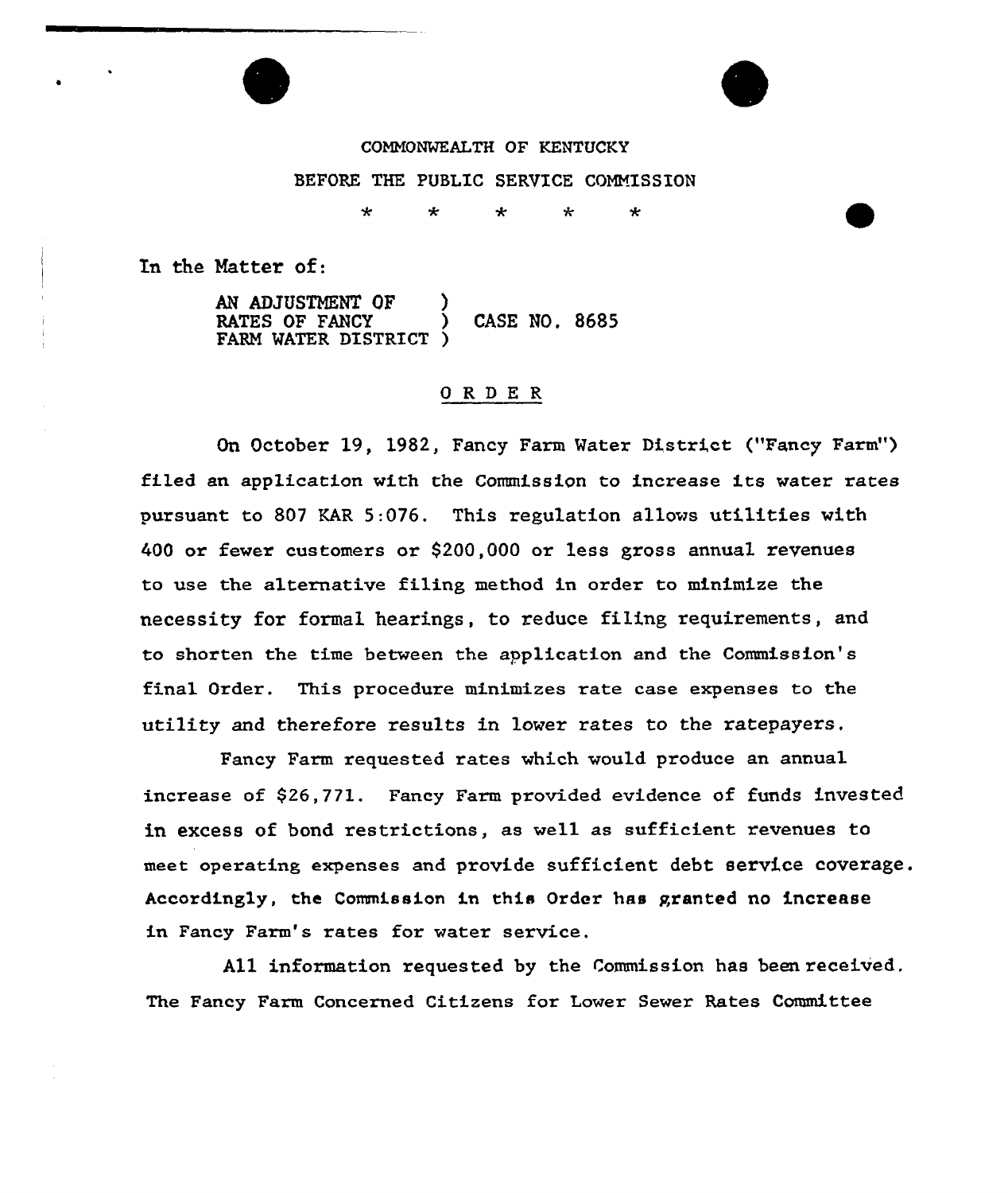

requested to intervene in the case and objected to the proposed increase.

<sup>A</sup> public meeting for Fancy Farm's customers was held on December 10, 1982, at the Fancy Farm School Cafeteria in Fancy Farm, Kentucky. In addition to discussion of the water rates, there was much testimony about operations of the Fancy Farm Sewer District. The Commission is pleased with the response to this meeting and has given due consideration to testimony presented at the meeting. Only the water operations of Fancy Farm will be addressed in this Order. The Commission wi11 investigate the reasonableness of the rates for sewer service rendered by Fancy Farm in another case (Case No. 8760). The Commission has scheduled an evidentiary hearing for March 1, 1983, to consider the complaints and inquiries concerning these rates. Customers of the sewer division will be given the opportunity to provide information in addition to that already provided at the public meeting of December 10 which has been made a part of the record in the sewer case.

#### TEST PERIOD

Fancy Farm has proposed and the Commission has accepted the 12-month period ending December 31, 1981, as the test period in this case.

#### REVENUES AND EXPENSES

Fancy Farm had net operating income of \$7,284 for the test period. Fancy Farm proposed no specific adjustments to reflect current operating conditions but instead based its request

 $-2-$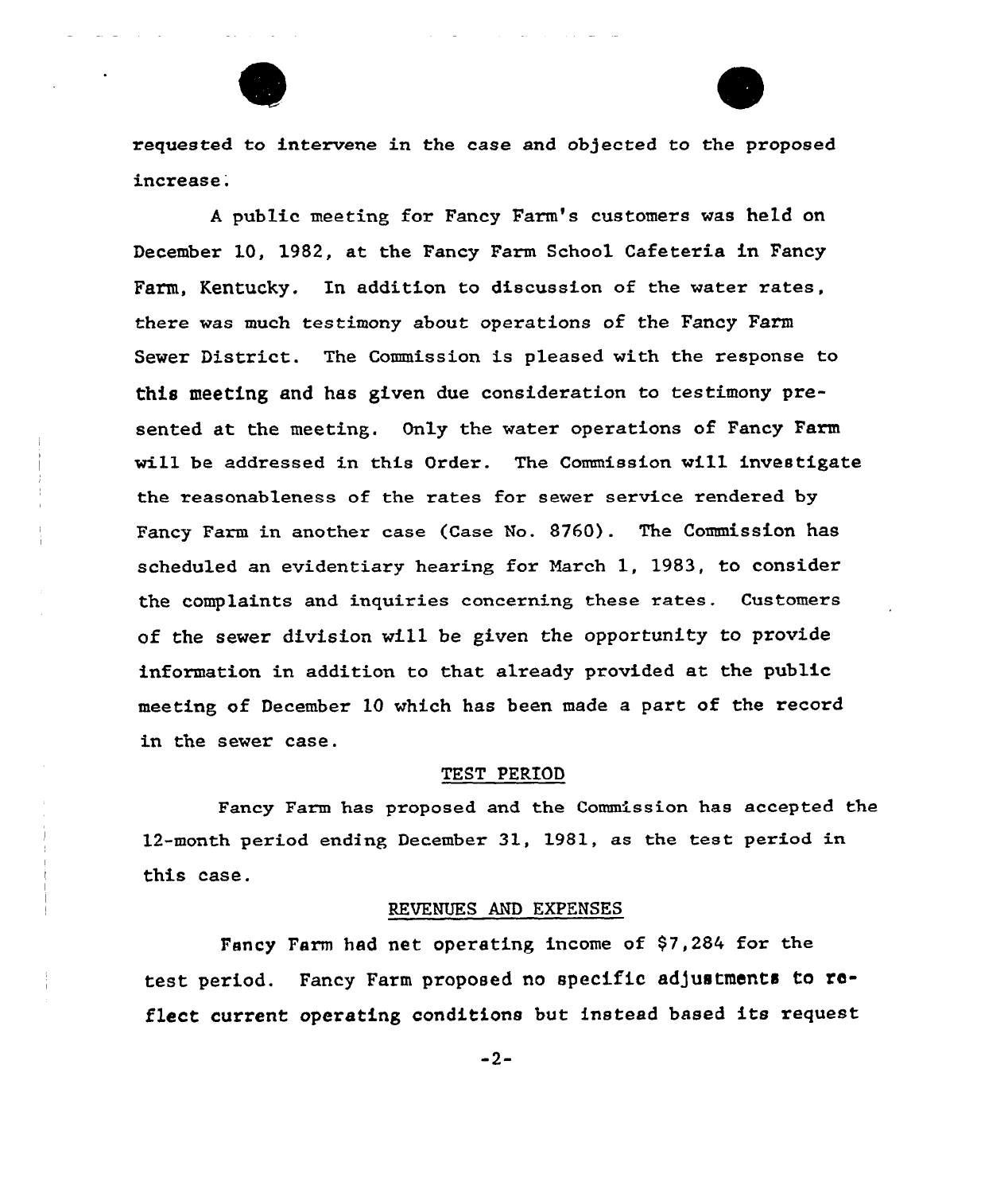solely on inflationary trends. Fancy Farm failed to provide sufficient documentation to support any known and measurable cost increases. The Commission advises Fancy Farm that prior to filing future rate cases it should familiarize itself with the Commission's policy concerning pro forma adjustments.

In accordance with Commission policy, the only adjustment made to Fancy Farm's operations is a reduction of test period depreciation expense. It is the Commission's policy to compute depreciation expense on the basis of original cost of the plant in service less contributions in aid of construction, as a utility should not be allowed recovery on that portion of the plant which has been provided at zero cost. Using the composite depreciation rate of 3 percent<sup>(1)</sup> from Fancy Farm's 1981 annual report, the Commission finds that reasonable depreciation expense for rate-making purposes is \$6,076,  $(2)$  a reduction of \$5,312 from Fancy Farm's booked test period depreciation expense.

Therefore the Commission finds that Fancy Farm's adjusted test period operations are as follows:

|                                         | Per Books          | Adjustments                          | Adjusted           |
|-----------------------------------------|--------------------|--------------------------------------|--------------------|
| Operating Revenue<br>Operating Expenses | \$38,281<br>30,997 | $\overline{\phantom{a}}$<br>(5, 312) | \$38,281<br>25,685 |
| Net Operating Income                    | 7,284              | 5.312                                | \$12,596           |

 $(1)$  \$11,391 + \$379,490 = 3 percent.

| (2) | Utility Plant in Service             | \$379,490                      |
|-----|--------------------------------------|--------------------------------|
|     | Contributions in Aid of Construction | 176.948                        |
|     | Non-Contributed Plant                | $$202,542 \times 3\% = $6,076$ |

 $-3-$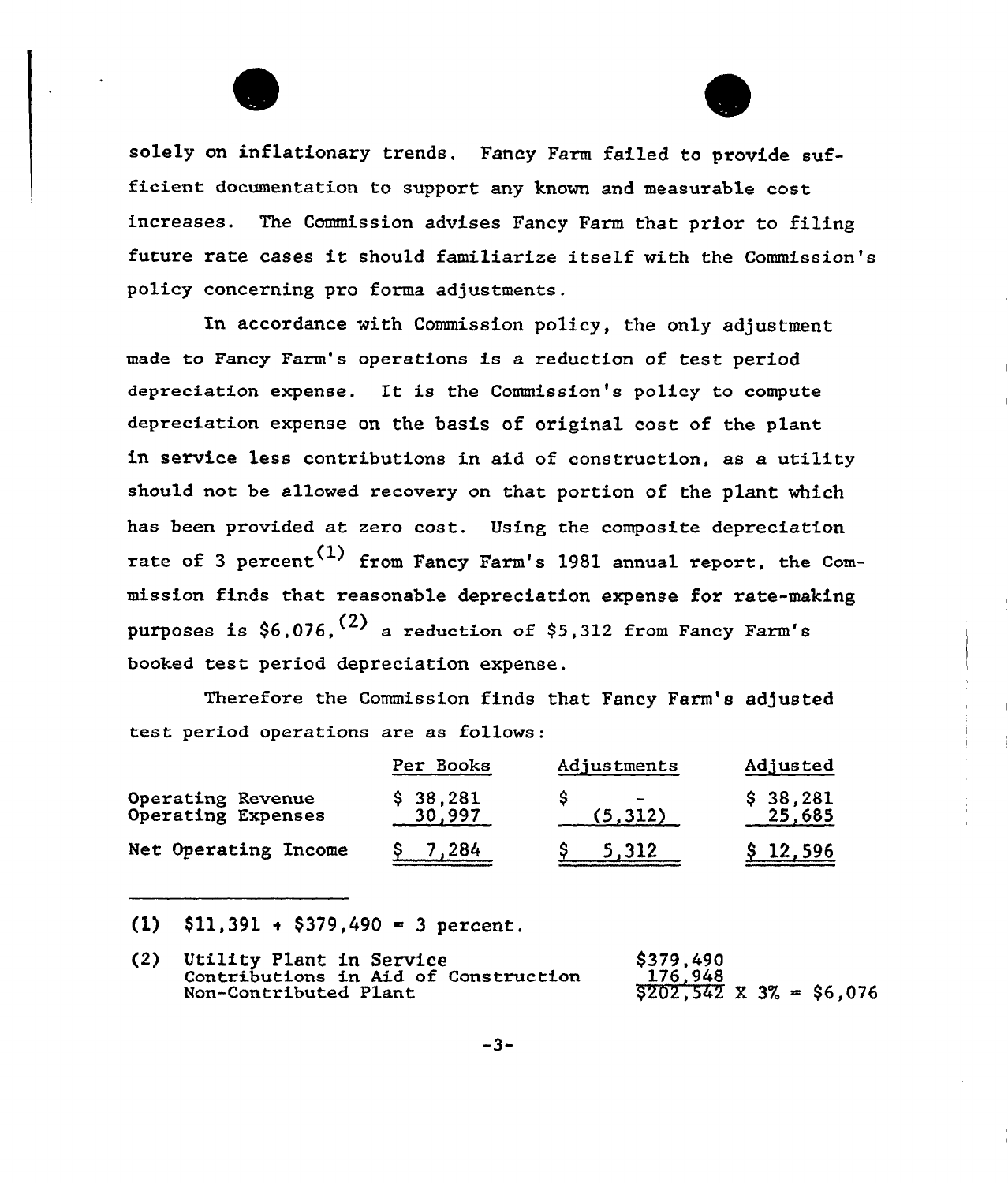## REVENUE REQUIREMENTS

Fancy Farm's annual debt service based on outstanding debt at the end of 1981 is  $$14.160$ .<sup>(3)</sup> Fancy Farm's adjusted net operating income of \$12,596 plus interest income from water operations of \$8.376<sup>(4)</sup> provides a debt service coverage of 1.48X. The Commission is of the opinion that this coverage is sufficient to enable Fancy Farm to pay its operating expenses and to meet the requirements of its lenders under its bond resolution. Therefore the Commission finds that no additional revenue is required at this time.

## OTHER MATTERS RAISED IN THE PUBLIC MEETING

Two other issues were presented at the public meeting relating to Fancy Farm's water operations.

# Wholesale Mater Rates

Fancy Farm currently sells water to Nilburn Mater District {"Nilburn") at a wholesale rate. This wholesale rate was negotiated in March 1967 in the original water purchase contract and approved in Case No. 5003.

After analyzing the wholesale rate the Commission is of the opinion that Fancy Farm should determine the cost of producing

<sup>(3)</sup> Bonds (Mater Operations) Principal {5-year average 1983-1987) \$ 8,000 Interest  $\begin{array}{c} 6,160 \\ 6,160 \end{array}$ 6,160<br>\$14,160

<sup>(4)</sup> Of the 912,745 total interest income, 94,370 was found to be related to sewer operations.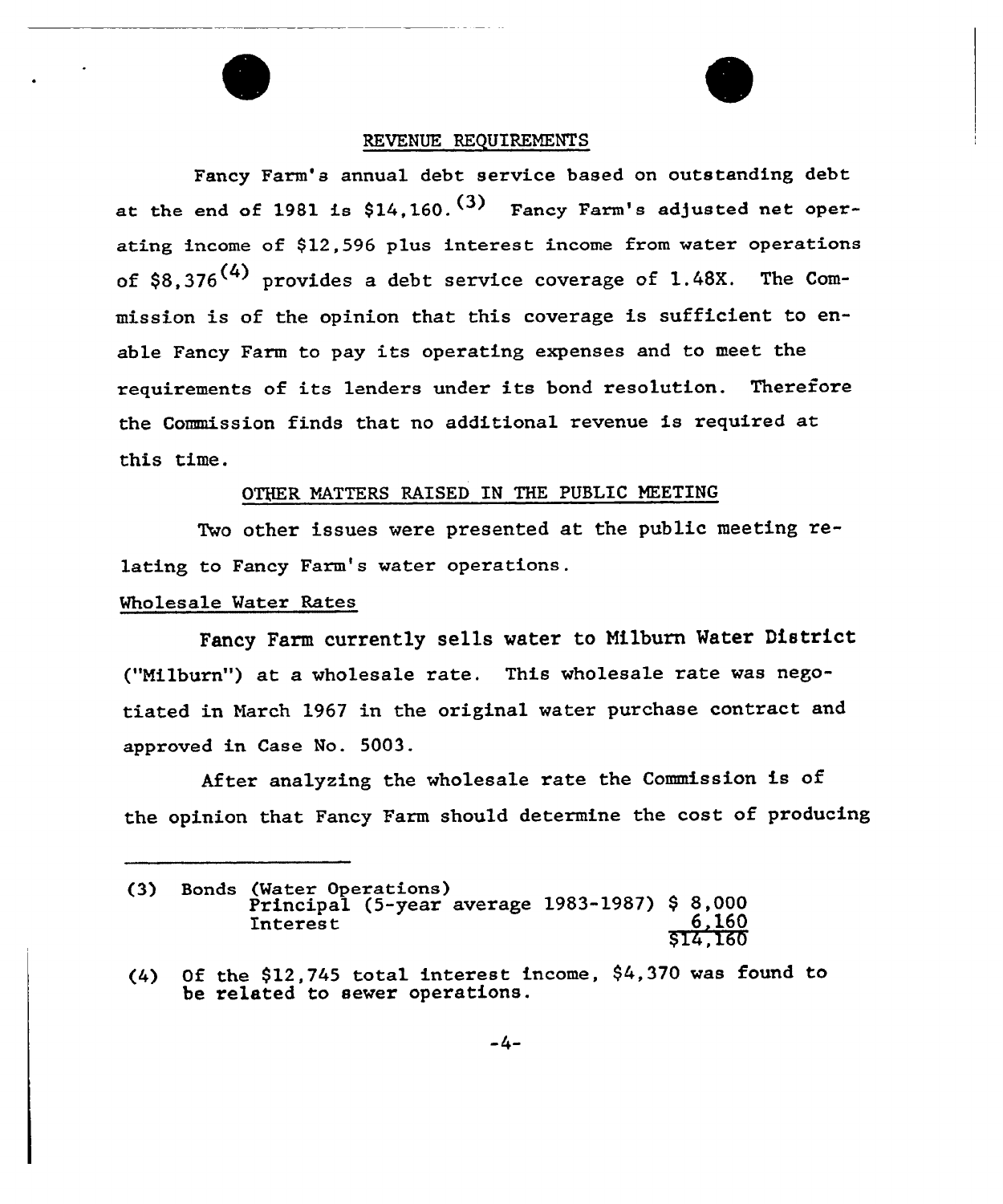water for Nilburn and consider whether the wholesale rate should be revised. Fancy Farm should provide the Commission with a copy of its calculations and conclusion within <sup>30</sup> days from the date of this Order. The Commission may then determine that Fancy Farm's rates should be revised.

## Company-Owned Assets

According to testimony in the public meeting, Fancy Farm purchased a backhoe in 1982. While this purchase was subsequent to the test period and therefore had no effect on the adjusted operating figures determined herein, concern was raised regarding the rental of this equipment to outside parties. The Commission advises Fancy Farm that in futuxe cases rental fees on equipment it owns should include <sup>a</sup> return on the equipment as well as all pertinent expenses so that Fancy Farm's ratepayers will not be required to pay non-utility costs. If the rental fees are insufficient, the Commission will adjust Fancy Farm's expenses and debt service requirements to insure that the ratepayers are not required to bear any costs not related to utility operations.

## SUMMARY

The Commission, after consideration of the evidence of record and being advised, is of the opinion and finds that:

(1) The rates proposed by Fancy Farm will produce revenues in excess of those found to be fair, just and reasonable herein and should be denied upon application of KRS 278.030.

(2) The rates of Fancy Farm in effect under authority of the Commission prior to this date are the fair, just and reasonable rates for water service.

 $-5-$